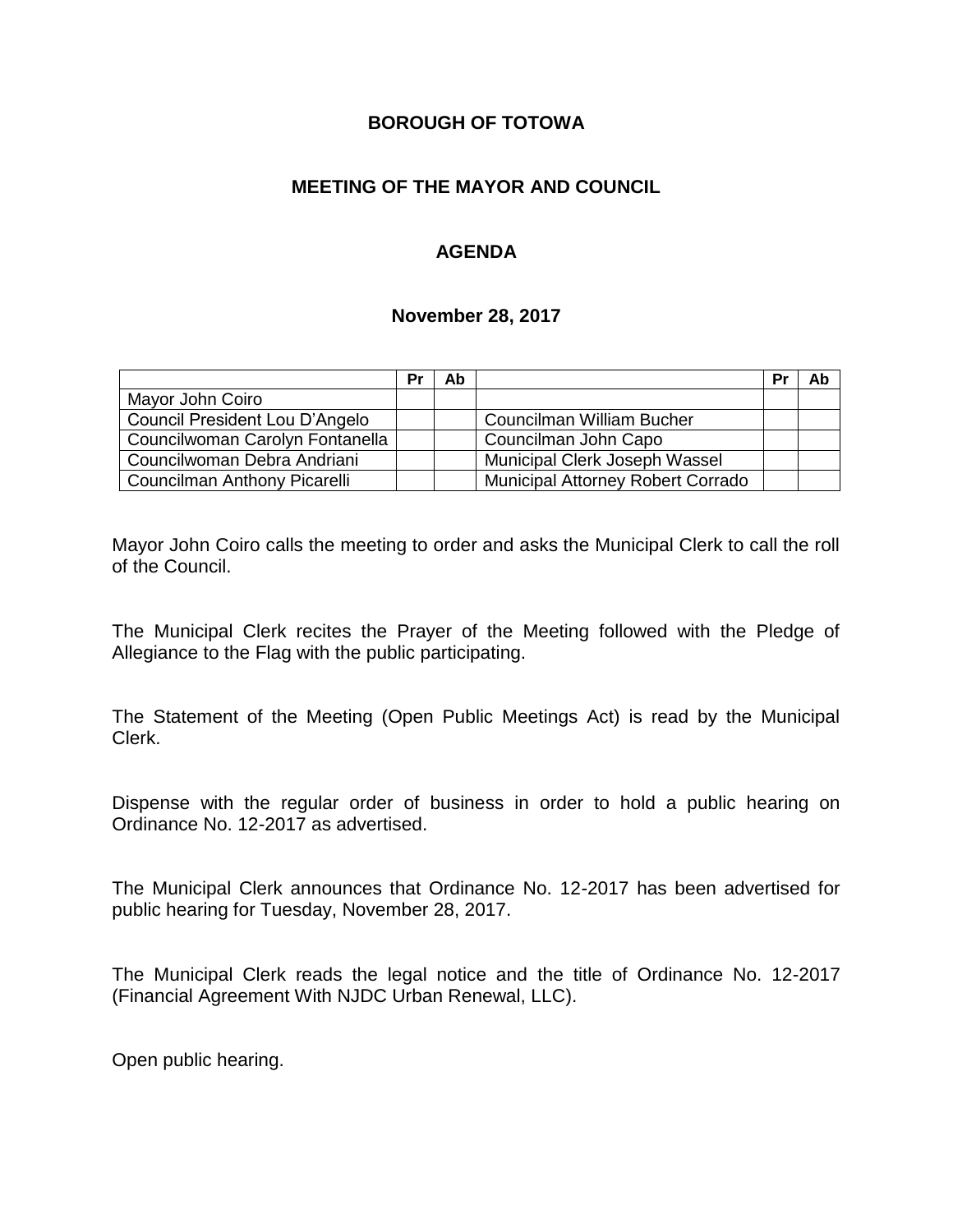Mayor Coiro asks if any citizens wish to be heard on Ordinance No. 12-2017.

### **CITIZENS HEARD:**

Close public hearing.

The Municipal Clerk reads Ordinance No. 12-2017 by title.

Adopt Ordinance No. 12-2017.

Revert to the regular order of business.

Report from Members of the Council, Municipal Clerk and Municipal Attorney.

**CITIZENS HEARD:**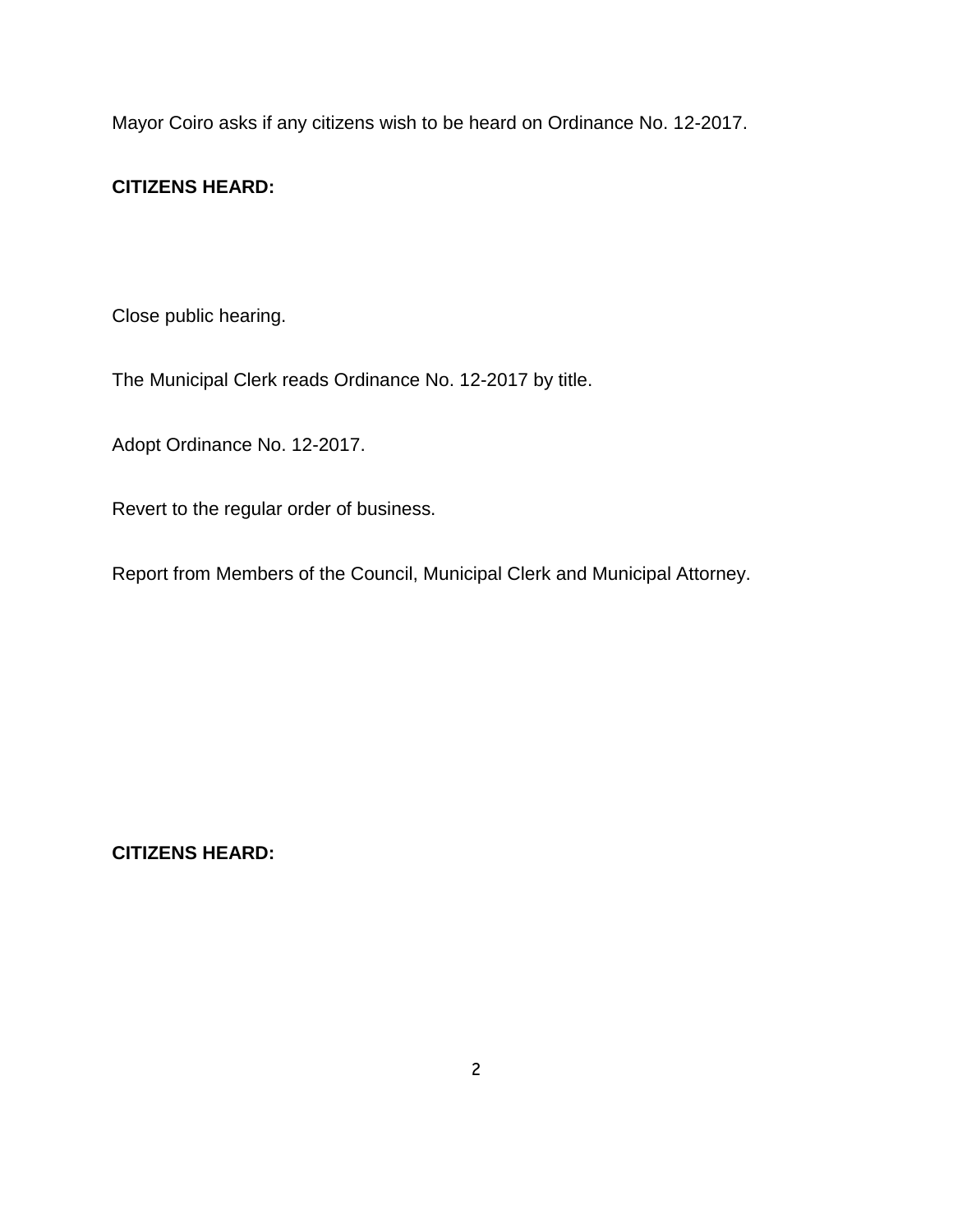Minutes of the Mayor and Council for the meeting of November 14, 2017.

### **COMMITTEE ON FINANCE: PICARELLI, D'ANGELO, FONTANELLA.**

Resolution No. 2017-24 for the payment of bills.

Resolution authorizing the Treasurer to issue refunds to various property owners pursuant to State Tax Court judgments.

Resolution authorizing the Treasurer to issue refunds to various property owners due to overpayment of  $4<sup>th</sup>$  Quarter 2017 taxes.

Resolution to effectuate the redemption of Tax Sale Certificate #17-00001 for 23 Liberty Ridge Trail, Block 74.03, Lot 26.

Resolution Authorizing Cancellation Of Outstanding Checks.

## **COMMITTEE ON PUBLIC SAFETY: D'ANGELO, FONTANELLA, BUCHER.**

No report.

### **COMMITTEE ON PUBLIC WORKS: BUCHER, CAPO, PICARELLI.**

No report.

### **COMMITTEE ON ENG. & PUB. PROPERTY: FONTANELLA, ANDRIANI, D'ANGELO.**

Resolution Authorizing The Repair And Re-glazing Of Wall Tiles At The Borough Of Totowa Municipal Complex.